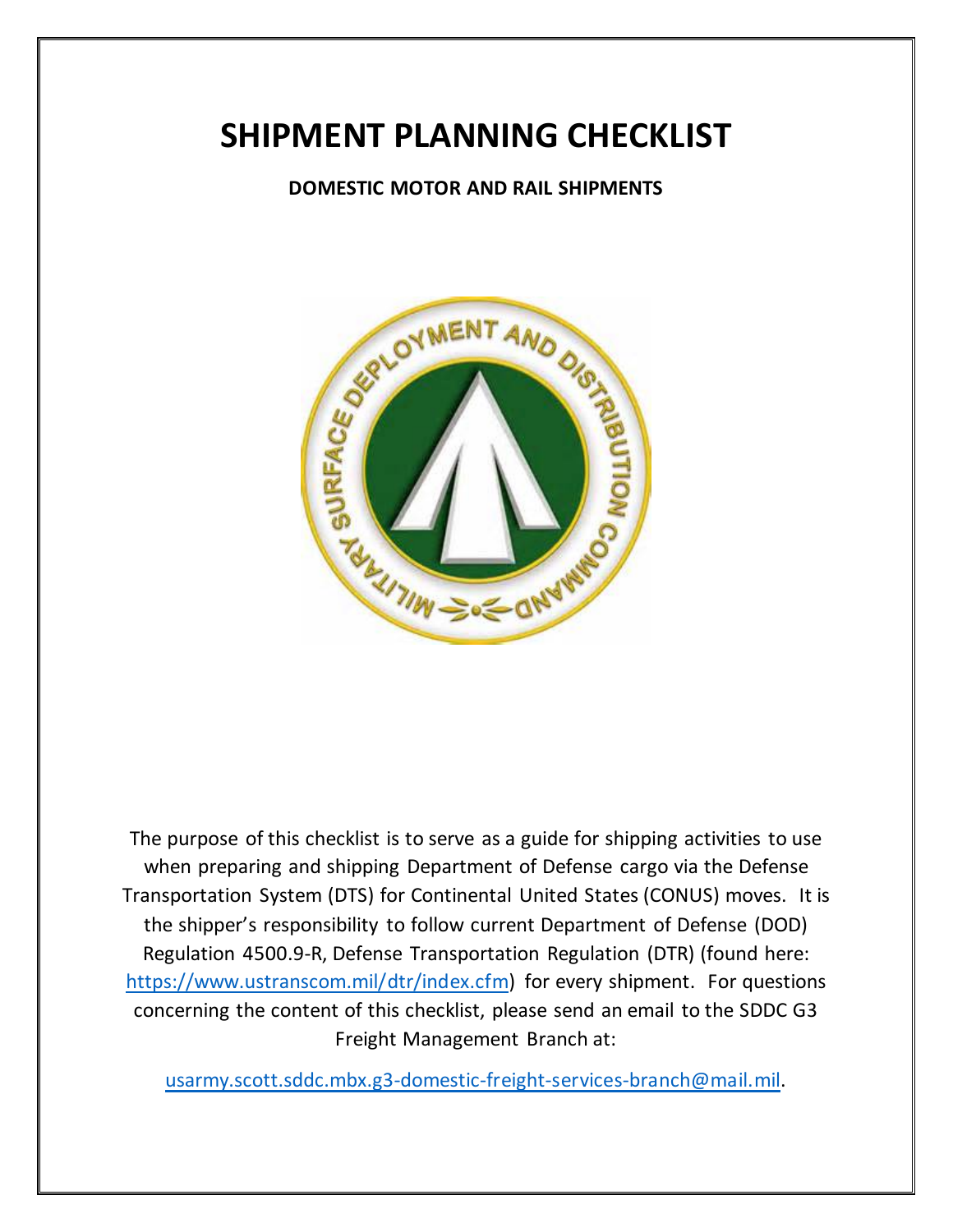| SHIPMENT PLANNING CHECKLIST- DOMESTIC MOTOR AND RAIL SHIPMENTS                                                                                                                                                                                                                                                                                                                                                                                                   |
|------------------------------------------------------------------------------------------------------------------------------------------------------------------------------------------------------------------------------------------------------------------------------------------------------------------------------------------------------------------------------------------------------------------------------------------------------------------|
| <b>CARGO COMPLIANCE</b>                                                                                                                                                                                                                                                                                                                                                                                                                                          |
| Cargo has been weighed by a calibrated scale and the weight(s) listed is (are) accurate                                                                                                                                                                                                                                                                                                                                                                          |
| Cargo has been measured (length, width and height) and the measurements listed are accurate                                                                                                                                                                                                                                                                                                                                                                      |
| Verified by: ____                                                                                                                                                                                                                                                                                                                                                                                                                                                |
| Determination has been made as to whether the cargo is overweight and/or over-dimensional<br>Refer to MFTURP -1 Section B, Item 119, DTR Part II Chapter 202, Paragraph O.1 and 3 and the United States Department<br>of Transportation/Federal Highway Administration Oversize/Overweight Load Permits.                                                                                                                                                         |
| Overweight and/or over-dimensional shipments use GFM electronic spot bid process<br>Refer to DTR Part II, Chapter 201, Para O.3.                                                                                                                                                                                                                                                                                                                                 |
| Shipments meeting Volume Move Request (VMR) thresholds, submit DD Form 1085 HQ SDDC Special<br>Requirements Branch                                                                                                                                                                                                                                                                                                                                               |
| Estimated shipments from one origin point to a single destination will total 25 carloads (CL), 25 truckloads (TL) or more;<br>the current routing in effect is insufficient; transportation factors indicate a better rate and/or service is obtainable, the<br>shipment is a unique requirement that cannot be supported by GFM, or no carrier response from ATR and GFM<br>electronic spot bid.<br>Refer to DTR Part II, Chapter 201 Paragraph M.              |
| NOTE: DD1085 submission for rail shipments are now done electronically through the Domestic Freight Routing Request<br>and Order (DFRRO) Application accessible from the Transportation Enhanced Access Management Services (TEAMS),<br>Pipeline Asset Tool, Business Support and Container Management (BSCM) module. For more information and<br>registration procedures, please refer to SDDC Customer/Carrier Advisory CA 21-03-22/0019, dated 18 March 2021. |
| Controlled Item Inventory Code (CIIC)/Security Risk Code (SRC) has been provided<br>Check NSN on WebFLIS, FedLOG, get information from Item Manager, or use the JHCS/"Yellow Book" for ammunition<br>and explosives; refer to DTR Part II Chapter 205, TPS Shipments. See Table 205-7.                                                                                                                                                                           |
| Identification of any hazardous materials in the cargo has been made and properly annotated<br>Check with Item Manager or customer; refer to DTR Part II Chapter 204, HAZMAT. Ensure that the customer is using the<br>most current copy of the DD Form 2890. If the item(s) have been drained or purged please make sure the customer<br>provides you with a memorandum for record stating that the item has been drained and/or purged.                        |
| Transportation Priority (TP)<br>Refer to DTR Part II, Chapter 203, Paragraph B.3.                                                                                                                                                                                                                                                                                                                                                                                |
| Types of mode and method selection<br>Refer to DTR Part II, Chapter 203, Para B.10.                                                                                                                                                                                                                                                                                                                                                                              |
| Required Delivery Date (RDD) can be met<br>Refer to DTR Part II, Chapter 202 Paragraph N and Tables 202-2 and 202-3; DTR Part II, Chapter 203, Paragraph B.4.                                                                                                                                                                                                                                                                                                    |
| Accessorial services have been identified based upon commodity CIIC/SRC, hazardous materials considerations,<br>transit time, and customer request<br>Refer to TRANSCOM Reference Data Management/DTR/Accessorial Service Code-Standard for listing of accessorial codes<br>and MFTURP-1, applicable mode section and Appendix C for explanations of codes.                                                                                                      |
|                                                                                                                                                                                                                                                                                                                                                                                                                                                                  |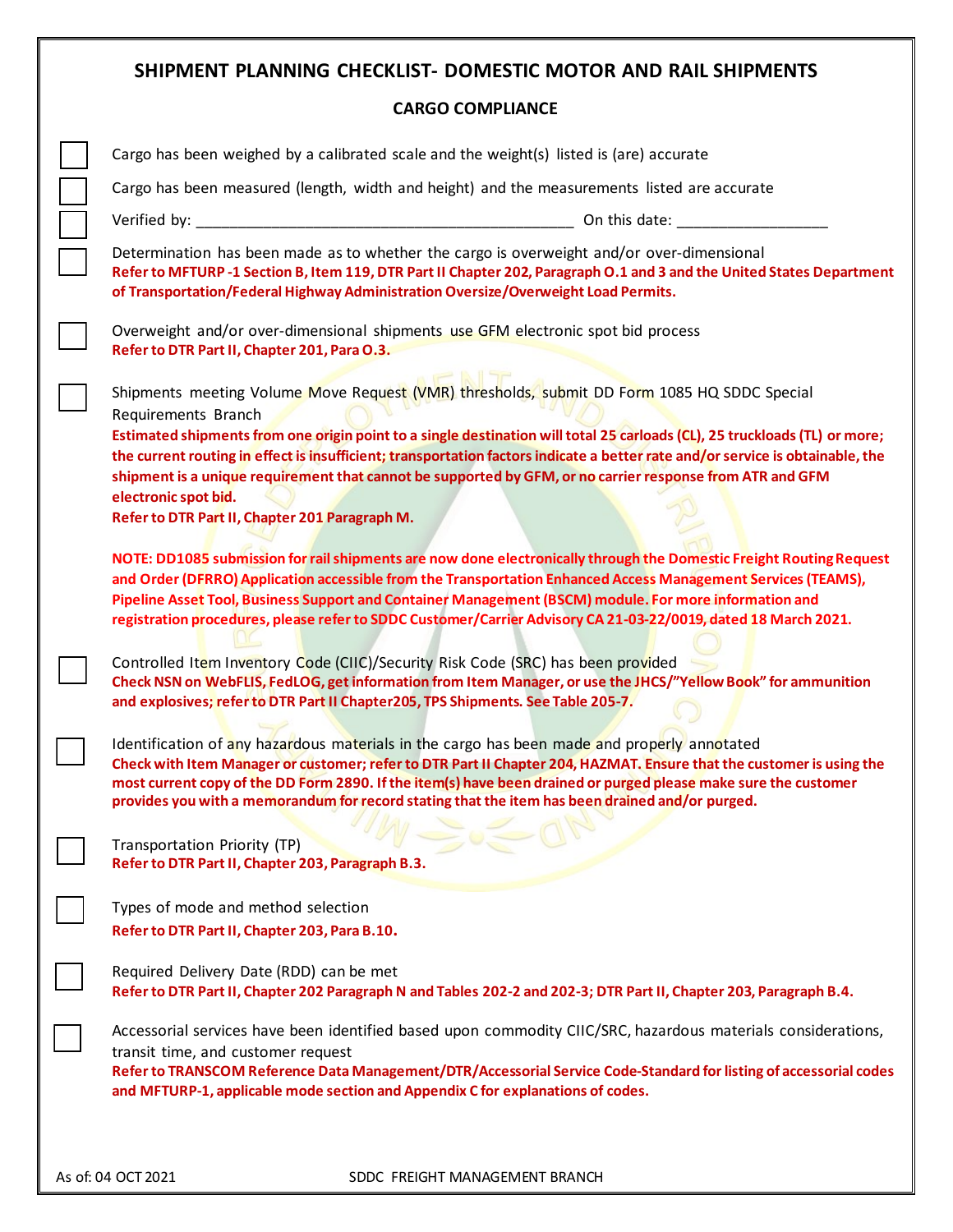|                                               | SHIPMENT PLANNING CHECKLIST - DOMESTIC MOTOR AND RAIL SHIPMENTS - Continue                                                                                                                                                                                                                                                                                                                                                                                                       |  |
|-----------------------------------------------|----------------------------------------------------------------------------------------------------------------------------------------------------------------------------------------------------------------------------------------------------------------------------------------------------------------------------------------------------------------------------------------------------------------------------------------------------------------------------------|--|
|                                               | <b>CARGO COMPLIANCE- Continue</b>                                                                                                                                                                                                                                                                                                                                                                                                                                                |  |
|                                               | Type of conveyance has been identified (utilizing most cost-effective, efficient type)<br>Refer to MFTURP-1 Section G/Appendix A or USTRANSCOM's Defense Transportation Electronic Business (DTEB) website<br>under Reference Data/Transportation Equipment Type Code for listing of Equipment Type Codes.                                                                                                                                                                       |  |
|                                               | Proper Commodity Code/National Motor Freight Classification (NMFC) has been identified for the cargo<br>Refer to FedLOG, WebFLIS, DTR Part II, Chapter 203, Paragraph B.12.a. & b. and MFTURP-1, Appendix B.                                                                                                                                                                                                                                                                     |  |
| <b>ORIGIN CAPABILITIES AND CONSIDERATIONS</b> |                                                                                                                                                                                                                                                                                                                                                                                                                                                                                  |  |
|                                               | Origin Point of Contact (POC) has been identified and is able to be contacted during reasonable business hours                                                                                                                                                                                                                                                                                                                                                                   |  |
|                                               | Origin Hours of Operation (to include exercises, construction or other outside-the-normal procedures) have<br>been identified<br>Refer to the Transportation Facilities Guide (TFG), listed under the "Site" tab- General Information. Also verify with<br>customer.                                                                                                                                                                                                             |  |
|                                               | Origin Force Protection Condition (FPCON) has been identified<br>Refer to the Transportation Facilities Guide (TFG), listed under the "Site" tab- General Information.                                                                                                                                                                                                                                                                                                           |  |
|                                               | Origin has been verified to have Materials Handling Equipment (MHE) and operators capable of loading the<br>cargo onto a conveyance<br>Refer to the TFG under the "Motor" tab. Also verify with the customer.                                                                                                                                                                                                                                                                    |  |
|                                               | Origin has been verified to have appropriate loading ramp(s) and/or dock(s) as required for cargo type<br>Verify with customer.                                                                                                                                                                                                                                                                                                                                                  |  |
|                                               | Accessorial services have been identified based upon pick-up date/time (i.e., Saturday/Sunday/Holiday pick-up);<br>Transportation Protective Services (TPS) required; carrier-provided MHE that may be required, and/or other<br>carrier-provided accessories required for successful, safe loading<br>Refer to TRANSCOM Reference Data Management/DTR/Accessorial Service Code-Standard for listing of accessorial codes<br>and MFTURP-1, Appendix C for explanations of codes. |  |
|                                               | <b>DESTINATION CAPABILITIES AND CONSIDERATIONS</b>                                                                                                                                                                                                                                                                                                                                                                                                                               |  |
|                                               | Destination Point of Contact (POC) has been identified and is able to be contacted during reasonable business<br>hours                                                                                                                                                                                                                                                                                                                                                           |  |
|                                               | Destination Hours of Operation (to include exercises, construction or other outside-the-normal procedures)<br>have been identified<br>Refer to the Transportation Facilities Guide (TFG), listed under the "Site" tab- General Information. Also verify with<br>customer.                                                                                                                                                                                                        |  |
|                                               | Destination Force Protection Condition (FPCON) has been identified<br>Refer to the Transportation Facilities Guide (TFG), listed under the "Site" tab- General Information.                                                                                                                                                                                                                                                                                                      |  |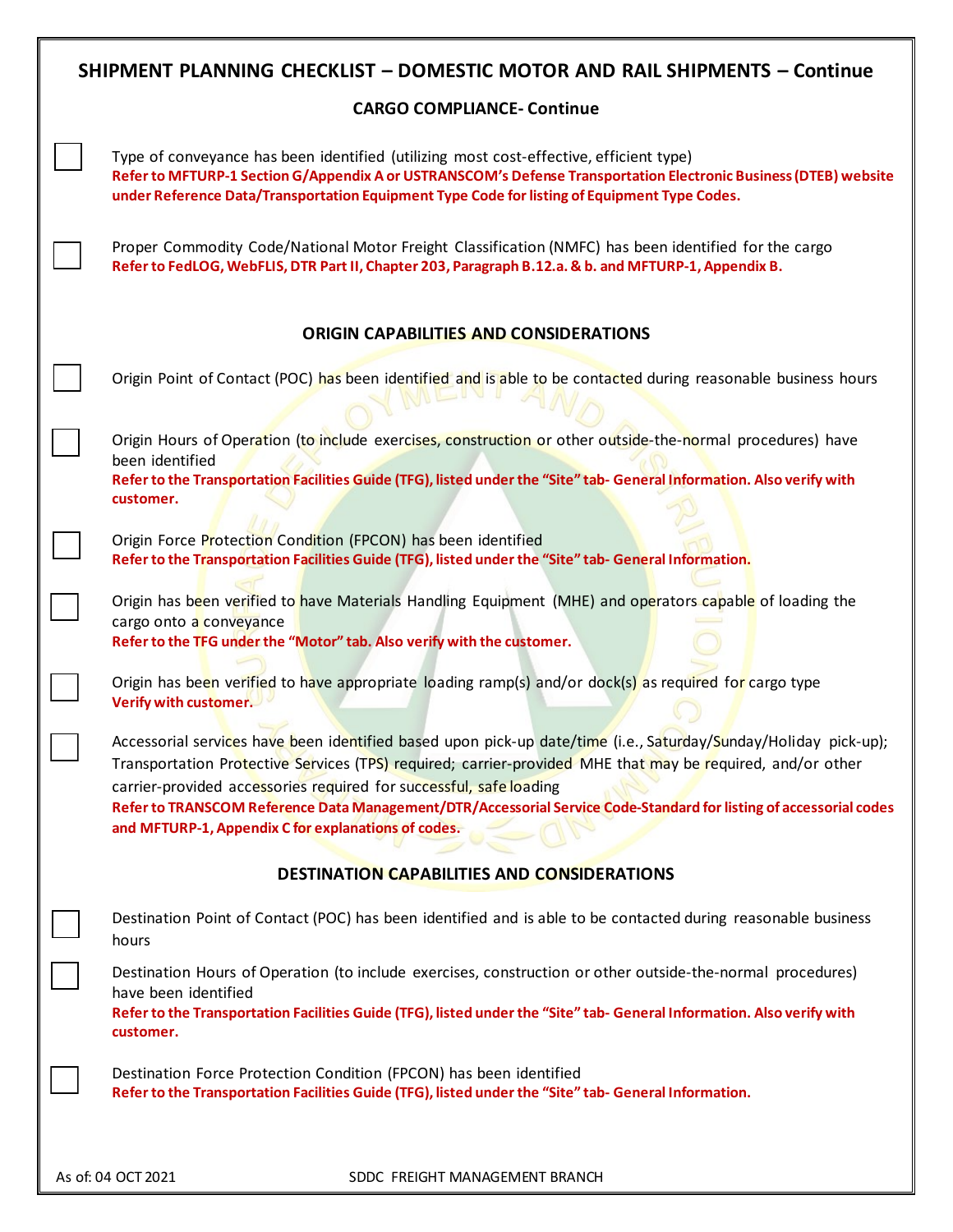|                                                              | <b>SHIPMENT PLANNING CHECKLIST - DOMESTIC MOTOR AND RAIL SHIPMENTS- Continue</b>                                                                                                                                                                                                                                                                                                                                                                                                                                     |  |
|--------------------------------------------------------------|----------------------------------------------------------------------------------------------------------------------------------------------------------------------------------------------------------------------------------------------------------------------------------------------------------------------------------------------------------------------------------------------------------------------------------------------------------------------------------------------------------------------|--|
| <b>DESTINATION CAPABILITIES AND CONSIDERATIONS- Continue</b> |                                                                                                                                                                                                                                                                                                                                                                                                                                                                                                                      |  |
|                                                              | Destination has been verified to have Materials Handling Equipment (MHE) and operators capable of unloading<br>the cargo from a conveyance<br>Refer to the TFG under the "Motor" tab. Also verify with the customer.                                                                                                                                                                                                                                                                                                 |  |
|                                                              | Destination has been verified to have appropriate loading ramp(s) and/or dock(s) as required for cargo type<br>Verify with customer.                                                                                                                                                                                                                                                                                                                                                                                 |  |
|                                                              | Accessorial services have been identified based upon delivery date/time (i.e., Saturday/Sunday/Holiday<br>delivery); Transportation Protective Services (TPS) required; carrier-provided MHE that may be required, and/or<br>other carrier-provided accessories required for successful, safe unloading<br>Refer to TRANSCOM Reference Data Management/DTR/Accessorial Service Code-Standard for listing of accessorial codes<br>and MFTURP-1, Appendix C for explanations of codes.                                 |  |
|                                                              | PROCESSING THE BILL OF LADING                                                                                                                                                                                                                                                                                                                                                                                                                                                                                        |  |
|                                                              |                                                                                                                                                                                                                                                                                                                                                                                                                                                                                                                      |  |
|                                                              | Carrier performance at origin and destination locations has been checked<br>Refer to DTR Part II, Chapter 207.                                                                                                                                                                                                                                                                                                                                                                                                       |  |
|                                                              | Carrier has been allocated IAW Service/Agency standard operating procedures and the DTR                                                                                                                                                                                                                                                                                                                                                                                                                              |  |
|                                                              | Accurate GBLOCs, DODAACs, SPLCs for origin and destination are annotated on the BL<br>Refer to DTR Part II Chapter 206 and DTR Part II Appendix G, Attachment G-4 - CBL DATA. Ensure that the destination<br>POC information is listed e.g. the Point of Contact (POC) name, a verified phone number and/or any special instructions.<br>NOTE: For Port Shipments also include the following: Booking Number, Port Call File Number (PCFN), Hours of Operations<br>and/or if an appointment is require for delivery. |  |
|                                                              | Carrier and driver(s) are authorized to haul the load<br>Refer to MFTURP-1, DTR Part II Chapters 205 & 207 and United States Code of Federal Regulations.                                                                                                                                                                                                                                                                                                                                                            |  |
|                                                              | HAZMAT shipments<br>Refer to the Approved Carrier List in GFM to ensure that the carrier can haul HAZMAT for SDDC.                                                                                                                                                                                                                                                                                                                                                                                                   |  |
|                                                              | Transportation Protective Services (TPS) shipments<br>Ensure that the DTTS block is checked. Once the CBL is release the information will flow into Transportation Geospatial<br><b>Information System (TGIS).</b><br>Do not mark exterior containers to indicate the security classification or TPS required-Refer to DTR Part II, Chapter 205<br>Paragraph I.2.                                                                                                                                                    |  |
|                                                              | <b>RELEASING THE SHIPMENT</b>                                                                                                                                                                                                                                                                                                                                                                                                                                                                                        |  |
|                                                              | Personnel, equipment and cargo at origin is ready and able to load at the time the truck is scheduled to arrive<br>Refer to MFTURP-1 Section B, Item 21.                                                                                                                                                                                                                                                                                                                                                             |  |
|                                                              | Carrier representatives will be engaged immediately or as soon as possible if and when circumstances require a<br>change in plans                                                                                                                                                                                                                                                                                                                                                                                    |  |
|                                                              |                                                                                                                                                                                                                                                                                                                                                                                                                                                                                                                      |  |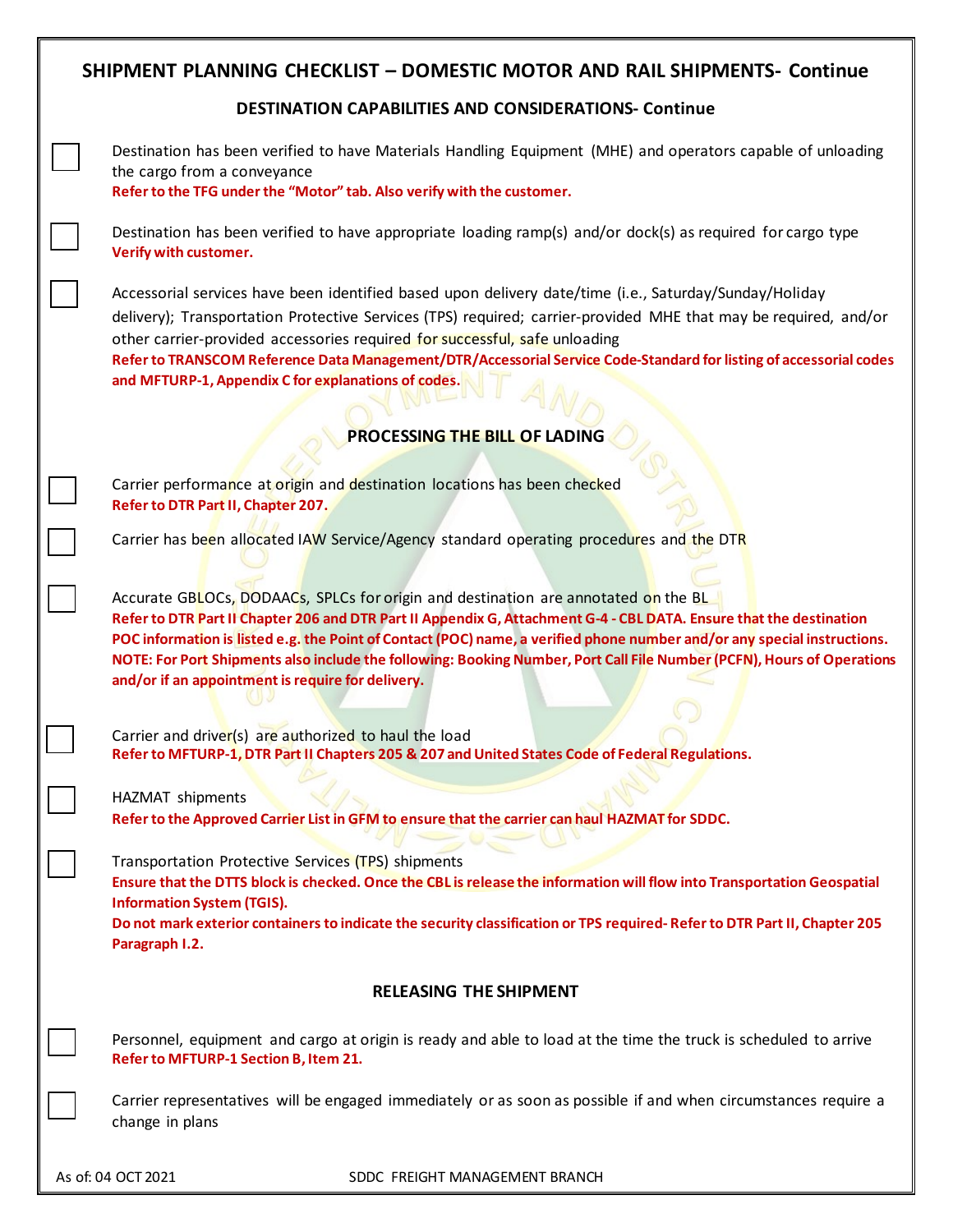| <b>SHIPMENT PLANNING CHECKLIST - DOMESTIC MOTOR AND RAIL SHIPMENTS- Continue</b>                                                                                                                                                                                                                                                                                                                                               |  |  |
|--------------------------------------------------------------------------------------------------------------------------------------------------------------------------------------------------------------------------------------------------------------------------------------------------------------------------------------------------------------------------------------------------------------------------------|--|--|
| <b>RELEASING THE SHIPMENT- Continue</b>                                                                                                                                                                                                                                                                                                                                                                                        |  |  |
| Cancellations will be done more than 24 hours prior to the time the carrier dispatches the vehicle, if at all                                                                                                                                                                                                                                                                                                                  |  |  |
| possible<br>Refer to MFTURP-1 Section B, Item 77- Vehicles Furnished But Not Used (VFN).                                                                                                                                                                                                                                                                                                                                       |  |  |
| Carrier conveyance and accessorial(s) has been checked for suitability, safety & functionality and has been<br>approved to haul the cargo; DD Form 626 is requires for all vehicles marked or placarded IAW Title 49 CFR<br>Refer to DTR Part II Chapter 204, G.1 (Forms), Table 204.4 & Chapter 207.                                                                                                                          |  |  |
| For Drive-away and Tow-away services shipper is require to provide a DD Form 651, Carrier's Report of Damage<br>or Breakdown to the driver<br>Refer to DTR II, Chapter 202 Paragraph W.                                                                                                                                                                                                                                        |  |  |
| For shipments that require TPS service Satellite Motor Surveillance Service (SNS); after releasing the CBL within<br>20 minutes verify that shipment information was transmitted to Transportation Geospatial Information System<br>(TGIS). If the information did not transmit to TGIS it is the shipper's responsibility to manually input the data into<br><b>TGIS</b><br>Refer to DTR Part II Chapter 205 Paragraph O.5.c. |  |  |
| Report of Shipment (REPSHIP) requirements<br>Refer to DTR Part II, Chapter 205, Paragraph L. Refer to the TFG under the "Motor" tab will list a phone number, fax<br>number and email address to send Repships to.<br><b>CONTINGENCY PLAN</b>                                                                                                                                                                                  |  |  |
| When automated systems are unavailable and TOs require manual processing of shipments:                                                                                                                                                                                                                                                                                                                                         |  |  |
| GFM users: Refer to DTR Part II Chapter 202 Paragraph B.1.b (2).                                                                                                                                                                                                                                                                                                                                                               |  |  |
| Other systems (CMOS, DLA, FACTS): Refer to DTR Part II Chapter 205 Paragraph B.1.b (3).                                                                                                                                                                                                                                                                                                                                        |  |  |
| Note: This checklist should be used as a guide. It is the shipper's responsibility to check the DTR and<br>any other applicable regulations for any updates and/or changes.                                                                                                                                                                                                                                                    |  |  |
|                                                                                                                                                                                                                                                                                                                                                                                                                                |  |  |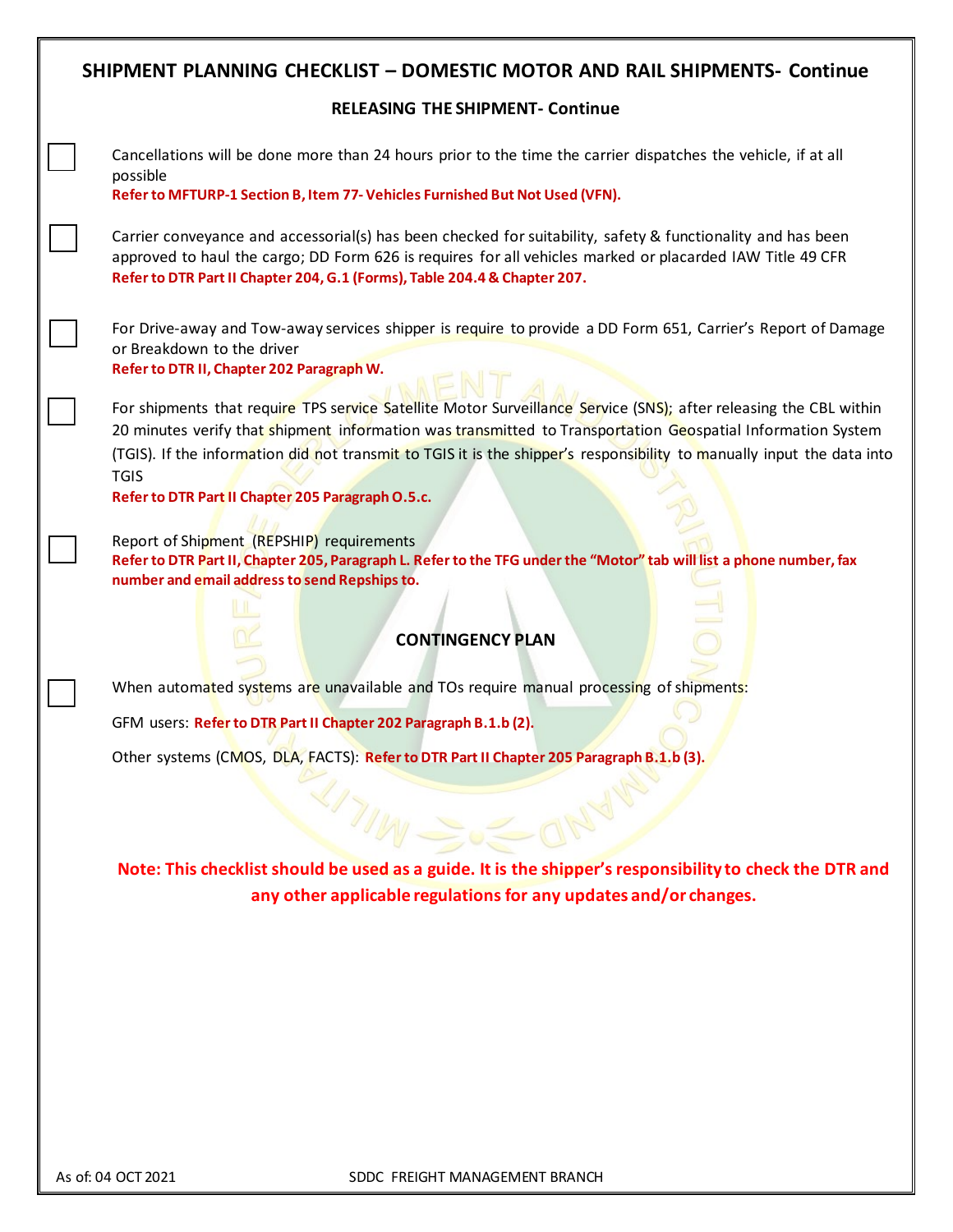## **SHIPMENT PLANNING REFERENCES**

**Defense Transportation Electronic Business (DTEB):** <http://www.ustranscom.mil/cmd/associated/dteb/>

**Defense Transportation Regulation (DTR) Part II:**  <http://www.ustranscom.mil/dtr/dtrp2.cfm>

**Electronic Code of Federal Regulations Title 49 Transportation (49 CFR):** [http://www.ecfr.gov/cgi-bin/text](http://www.ecfr.gov/cgi-bin/text-idx?SID=c71dab4d65bf0db7a4e9904657c84eb7&mc=true&tpl=/ecfrbrowse/Title49/49tab_02.tpl)[idx?SID=c71dab4d65bf0db7a4e9904657c84eb7&mc=true&tpl=/ecfrbrowse/Title49/49tab\\_02.tpl](http://www.ecfr.gov/cgi-bin/text-idx?SID=c71dab4d65bf0db7a4e9904657c84eb7&mc=true&tpl=/ecfrbrowse/Title49/49tab_02.tpl) 

> **Emergency Response Guidebook (ERG):** <https://www.phmsa.dot.gov/hazmat/erg/erg2020-english>

**Military Freight Traffic Unified Rules Publication-1 (MFTURP-1):** <https://www.sddc.army.mil/pubs/Pages/pubs.aspx>

**Munitions and Explosives Safety Community of Practice (Yellow Book)** <https://www.dau.edu/cop/ammo/Pages/Default.aspx>

> **Munitions History Program (JHCS):** <https://mhp.redstone.army.mil/>

 $\frac{1}{2}$ 

**Transportation Geospatial Information System (TGIS)** <https://tgis.transport.mil/TGIS>

**U.S. Department of Transportation- Federal Highway Administration Oversize/Overweight Load Permits:**  http://ops.fhwa.dot.gov/Freight/sw/permit\_report/index.htm

**USTRANSCOM Table of Reference Data Management (TRDM):**

<https://trdmws.maf.ustranscom.mil/trdm/index.html#/TRDM/home>

**WebFLIS Search:** <https://fp.logisticsinformationservice.dla.mil/webflis.login>